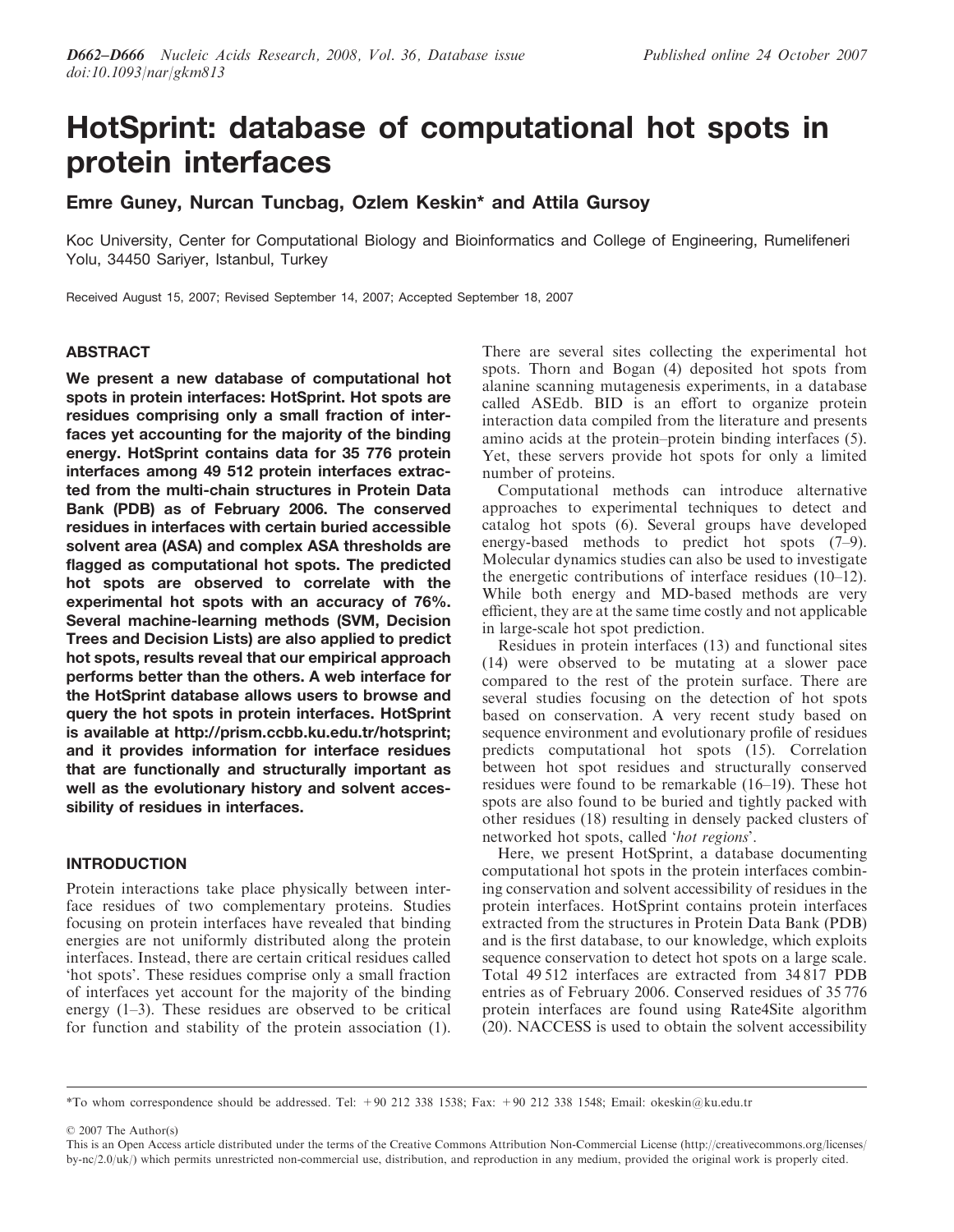of residues (21). In summary, HotSprint marks residues that are highly conserved and tightly packed in protein interfaces as hot spots.

## METHODOLOGY AND RESULTS

## Interface datasets

The interfaces, used for the identification of the computational hot spots in the HotSprint, are taken from the updated version of interface dataset generated by Keskin et al. (22). Interfaces were generated by the atomic distance criteria: if the distance between any atoms of two residues, one from each chain, is less than the summation of their van der Waals radii plus a tolerance 0.5 Å, these residues are named as interface residues. If the distance between non-interacting and interacting residues in the same chain is smaller than  $6\text{\AA}$ , the non-interacting residue is named a 'nearby' (neighboring) residue. Nearby residues are important for the information about the architecture of the interface and provided in our database. All 15 268 multi-chain PDB structures are used to extract two chain interfaces and then interfaces having less than 10 residues are eliminated. The resulting dataset contains 49 512 two-chained interfaces that are denoted by sixletter nomenclature where the first four letters denote the PDB ID, and the last two letters are the chain identifier.

#### Detection of computational hot spots in protein interfaces

HotSprint database can be accessed through a web interface where users can search for computational hot spots in protein interfaces. The evolutionarily conserved residues are found by Rate4Site algorithm (20). Rate4Site makes use of topology and branch lengths of the phylogenetic trees constructed from multiple sequence alignments (MSA) of proteins and estimates conservation rates of amino acids based on the empirical Bayesian rule. MSAs of proteins constituting interfaces are taken from HSSP (Homology-Derived Secondary Structure of Proteins) (23) database as of 14 January 2006. All MSAs obtained from HSSP are converted to FASTA format to be used in Rate4Site step. In addition, some residues are more frequently observed to be hot spots, so each of the 20 amino acids has a different propensity to be a hot spot. Hot spot propensities are used to rescale the conservation scores. Further, hot spots prefer to reside in protein cavities (24), therefore surface area accessibility of interface residues are incorporated into our hot spot scoring formula.

The computational hot spot score of ith residue in a chain is defined as  $pScore_i=score_i$ , where score, is the conservation score from Rate4Site (25),  $P_k$  is the propensity of residue type k (i.e,  $k = ALA$ , VAL, etc.) to be conserved in the interface (details are given in the Supplementary Data). For an amino acid in a protein interface to be considered as a computational hot spot, we propose that following formulation should be satisfied:

 $pScore_i > t$  and  $\DeltaASA > t_{ASA}$  and  $ASA_{complex} < t_{ASAx}$ where  $t$ ,  $t_{\text{ASA}}$  and  $t_{\text{ASA}}$  are user-defined thresholds, the default values are set to 6.2, and 49 and  $12 \hat{\mathbf{A}}^2$ ,



Figure 1. The flowchart of the procedure to predict hot spots and deposit them in the HotSPrint.

respectively.  $\triangle$ ASA is the ASA change of the residue upon complexation,  $\triangle$ ASA = ASA<sub>monomer</sub> - ASA<sub>complex</sub>, ASA of the residue in the monomer and complex form, respectively. In ASA calculations, NACCESS (21) is used and buried ASAs of interface are calculated for each interface. Thus, this formulation combines amino acid conservation scores obtained from Rate4Site [scaled with amino acid conservation propensities (e.g. aromatic residues are observed to be hot spots independent of their sequence position)] and ASA of the residue. Figure 1 summarizes the flowchart to detect computational hot spots in interfaces.

We have evaluated prediction performance of our formulation by comparing the results with the experimental hot spot data extracted from ASEdb (4). We assessed success of the formulations using the statistical analysis using 'Accuracy' and 'f-measure'. Our formulation yields 76.83%, 60.1%, 86.56%, 63.06% and 65.69% for accuracy (percentage of correctly predicted hot spot and non-hot spot residues over all interface residues), sensitivity (ratio of correctly predicted hot spots to all hot spots residues on the interface), specificity (ratio of correctly predicted non-hot spots to all non-hot spot interface residues), positive predictive value (number of correctly predicted hot spots divided by number of interface residues predicted as hot spot) and f-measure  $[2 \times$  sensitivity  $\times$  ppv/(sensitivity + ppv) where ppv is the positive predictive value], respectively. Ofran and Rost recently developed a sequence environment and evolutionary profile-based method to predict computational hot spots (15). They considered residues contributing  $\geq$ 2.5 kcal/mol as hot spots. When we adopt the same convention, their positive predictive value (referred as positive accuracy in their text) of  $\sim 60\%$ , outperforms ours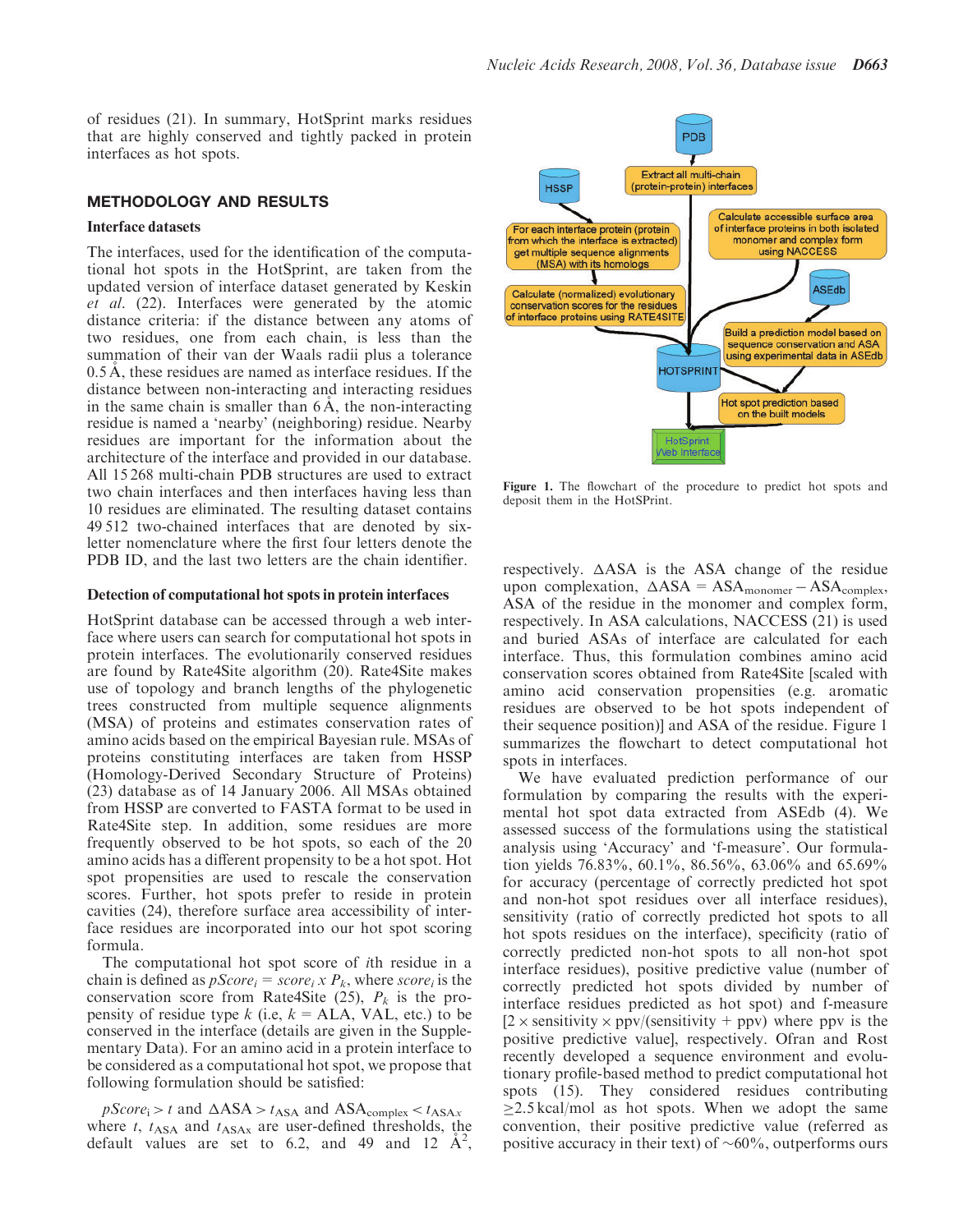| Address (B) http://prism.ccbb.ku.edu.tr/hotsprint/result.php?queryId=1yp2AB&displayOnlyInterfaceResidues=true<br>v Go + B En v 12 Bookmarks + Ba 23 blocked "F Check + AutoLink + AutoFill a Send to + AutoFill<br>Google G- |                           |                       |                                                      |                                                      |                                             |                      |                                                                 |                          |                                  |                                              |                                                | $\vee$ $\Box$ Go<br>Links     | Snaglt El          |  |
|------------------------------------------------------------------------------------------------------------------------------------------------------------------------------------------------------------------------------|---------------------------|-----------------------|------------------------------------------------------|------------------------------------------------------|---------------------------------------------|----------------------|-----------------------------------------------------------------|--------------------------|----------------------------------|----------------------------------------------|------------------------------------------------|-------------------------------|--------------------|--|
|                                                                                                                                                                                                                              |                           |                       |                                                      |                                                      |                                             |                      |                                                                 |                          |                                  |                                              |                                                |                               | Settings +         |  |
| <b>Interface 1yp2AB:</b><br>· OVERALL CHARACTERISTICS<br>Protein 1yp2:                                                                                                                                                       |                           |                       |                                                      |                                                      |                                             |                      | CRYSTAL STRUCTURE OF POTATO TUBER ADP-GLUCOSE PYROPHOSPHORYLASE |                          |                                  |                                              |                                                |                               |                    |  |
| <b>Interface</b><br>1yp2AB                                                                                                                                                                                                   | $#$ of<br><b>Residues</b> |                       | $#$ of<br><b>Hot Spots</b>                           | # of<br><b>Conserved</b><br><b>Residues</b>          | Avg.<br><b>Conservation</b><br><b>Score</b> |                      | <b>Buried</b><br>ASA $(A^{\circ 2})$                            |                          |                                  |                                              |                                                |                               |                    |  |
| <b>Chain A</b>                                                                                                                                                                                                               | 34                        |                       | 16                                                   | 16                                                   | 6                                           |                      | 1401                                                            |                          |                                  |                                              |                                                |                               |                    |  |
| <b>Chain B</b>                                                                                                                                                                                                               | 33                        |                       | 15                                                   | 15                                                   | 6                                           |                      | 1410                                                            |                          |                                  |                                              |                                                |                               |                    |  |
| <b>Total</b>                                                                                                                                                                                                                 | 67                        |                       | 31                                                   | 31                                                   | 6                                           |                      | 2811                                                            |                          |                                  |                                              |                                                |                               |                    |  |
| Residue<br><b>Interface Residue</b>                                                                                                                                                                                          | C: Contacting Interface   |                       | Residue                                              | N: Neighboring Interface<br><b>Conserved Residue</b> |                                             | <b>Interface Hot</b> |                                                                 |                          |                                  |                                              |                                                |                               |                    |  |
|                                                                                                                                                                                                                              |                           |                       |                                                      |                                                      |                                             | Spot                 |                                                                 |                          |                                  |                                              |                                                |                               |                    |  |
| 1yp2A                                                                                                                                                                                                                        |                           |                       |                                                      |                                                      |                                             |                      | 1yp2B                                                           |                          |                                  |                                              |                                                |                               |                    |  |
| <b>Position</b>                                                                                                                                                                                                              | Name                      | Cons.<br><b>Score</b> | <b>ASA</b><br>in.<br><b>Chain</b><br>$(A^{\circ 2})$ | <b>ASA</b><br>in<br>Complex<br>$(A^{\circ 2})$       | Type                                        | Hot<br>Spot          | <b>Position</b>                                                 | <b>Name</b>              | Cons.<br><b>Score</b>            | <b>ASA</b><br>in<br>Chain<br>$(A^{\circ 2})$ | <b>ASA</b><br>in<br>Complex<br>$(A^{\circ 2})$ | <b>Type</b>                   | Hot<br><b>Spot</b> |  |
| 47                                                                                                                                                                                                                           | PRO                       | $7\phantom{.0}$       | 6.74                                                 | 6.74                                                 | $\mathbf N$                                 |                      | 47                                                              | PRO                      | 7                                | 6.96                                         | 6.96                                           | $\,$ N                        |                    |  |
| 48                                                                                                                                                                                                                           | LEU                       | $\overline{5}$        | 2.14                                                 | 2.14                                                 | $\mathbf N$                                 |                      | 48                                                              | LEU                      | $\overline{5}$                   | 2.44                                         | 2.44                                           | N                             |                    |  |
| 49                                                                                                                                                                                                                           | GLY                       | $\overline{7}$        | 3.86                                                 | 0.46                                                 | $\mathbf C$                                 | 家                    | 49                                                              | <b>GLY</b>               | $\overline{7}$                   | 5.21                                         | 0.12                                           | $\mathbf C$                   | *                  |  |
| 50                                                                                                                                                                                                                           | <b>ALA</b>                | 8                     | 13.5                                                 | 9.05                                                 | $\mathbf C$                                 | 串                    | 50                                                              | <b>ALA</b>               | 8                                | 11.82                                        | 8.18                                           | $\mathbf C$                   | *                  |  |
| 51<br>52                                                                                                                                                                                                                     | <b>ASN</b><br><b>TYR</b>  | 5<br>$7\phantom{.}$   | 28.55<br>37.2                                        | 4.18<br>7.7                                          | $\mathbf C$<br>$\overline{C}$               | 車                    | 51<br>52                                                        | <b>ASN</b><br><b>TYR</b> | 5 <sup>5</sup><br>$\overline{7}$ | 28.13<br>36.35                               | 4.15<br>7.54                                   | $\mathbf C$<br>$\overline{C}$ | *                  |  |
|                                                                                                                                                                                                                              |                           |                       |                                                      |                                                      |                                             |                      |                                                                 |                          |                                  |                                              |                                                |                               |                    |  |

Figure 2. Interface information page for 1yp2AB Interface. Overall properties (number of computational hot spots, number of conserved residues, average conservation score, buried ASA and a link to interface information in the original dataset), individual residues and graphical representation of the interface are all displayed in this page. Using the link to the original dataset, users can get detailed information about interfaces: whether it is a biological or crystal interface, and interface amino acid composition. The graphical representation part contains snapshots of the interface and its hot spots from four different perspectives and a Jmol plugin is loaded in a new window when these images are clicked.

 $(\sim 46\%)$ . However, our sensitivity (57%, coverage in their text) is remarkably higher than theirs (15%).

#### Web interface and querying the HotSprint database

HotSprint provides an easy query screen with three distinct query boxes: (i) hot spot search in protein interfaces for a given PDB ID, (ii) advanced search box and (iii) conservation and ASA querying of the complete protein (including non-interface residues). The computational hot spots in the interfaces can be identified based on one of the three options mentioned in Supplementary Data. One may either choose (i) the default hot spot criterion as defined in the Methods section ( $pScore +ASA$ , conservation score rescaled with conservation propensity  $+$  contribution of ASA), (ii) only conservation criterion (score) or (iii) conservation score rescaled with conservation propensity (pScore) in the query page.

The first query box allows the user to fetch associated interfaces of a given protein using its PDB identifier. The default thresholds in these expressions can also be modified by the user. If there exists only a single interface

associated with the input PDB identifier (e.g. for PDB ID: 1axd), then information for that interface (1axdAB) is displayed. However, there may be more than one interface extracted from that protein. In this case, interface identifiers of interfaces associated with that PDB are displayed (e.g. for the PDB ID 1yp2, four interfaces are available 1yp2AB, 1yp2AD, 1yp2BC and 1yp2CD). When one selects one of the interface identifiers listed, information for that interface is presented. Figure 2 demonstrates the result page yielded after querying the interface 1yp2AB among the associated interfaces of 1yp2.

The page presenting interface information consists of three main sections. In the first section, overall properties of the interface such as number of computational hot spots on the interface, number of conserved residues on the interface, average conservation score of interface residues and buried ASA of the interface are presented. The next section lists residues of the interface along with their position, name, conservation score, ASA in monomer, ASA in complex, type (contacting interface residue, neighboring interface residue or none). A residue is highlighted with a red background if it is a computational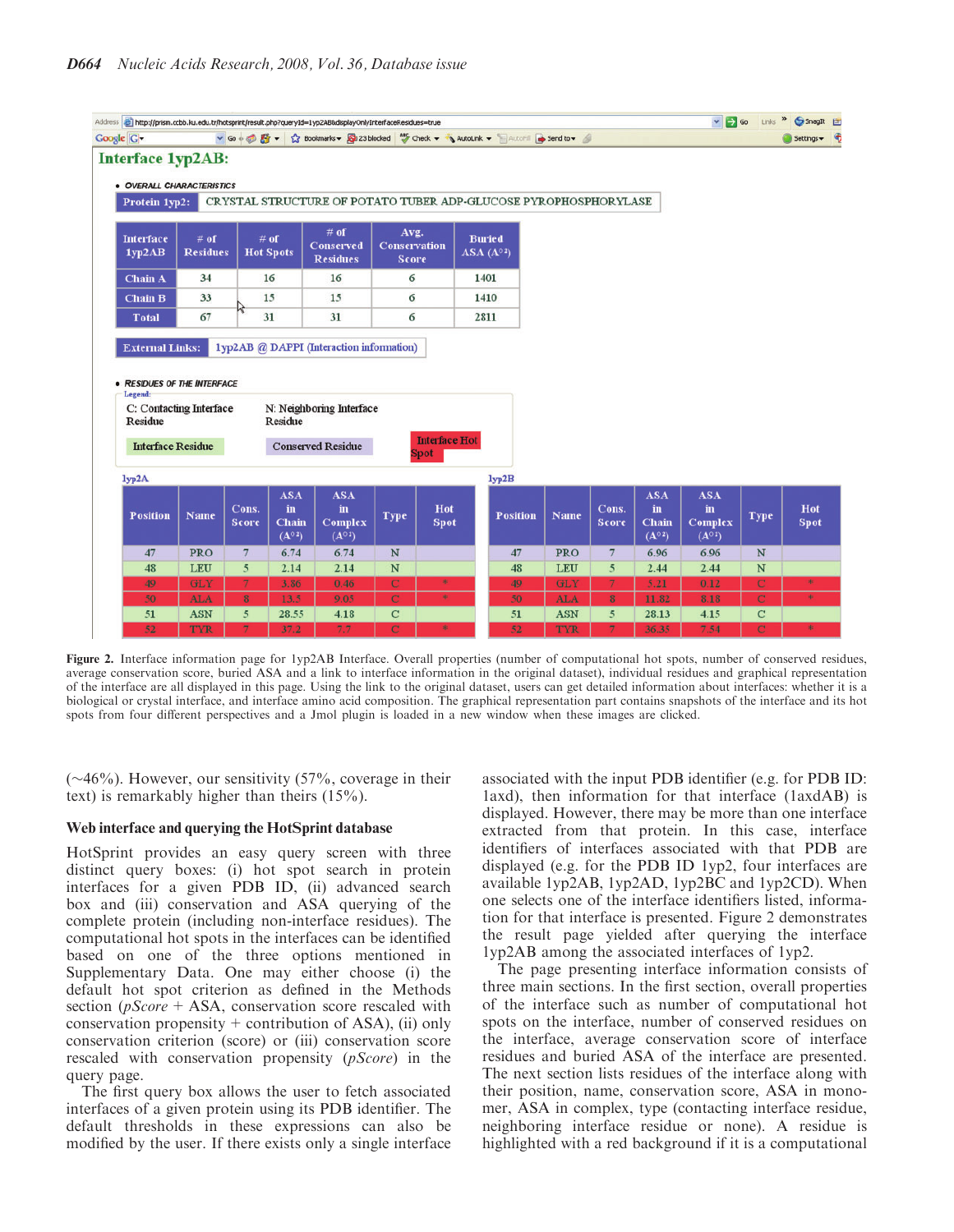



Figure 3. One of the four snapshots displayed in HotSprint generated by Rasmol for interface 1yp2AB. An interface is composed of two sides (chain A and chain B of potato tuber ADP-glucose phyrophosphorylase with PDB ID 1yp2) from two interacting proteins. Interface residues are shown as balls whereas the rest of the protein is shown as the trace. The purple and red residues represent interface residues of the A and B chains of the interface, respectively. The yellow and green residues are predicted hot spots on the chains A and B, respectively.

hot spot. Static snapshots of the interface from four different perspectives are shown using Rasmol (26) at the bottom of the page (Figure 3). It is possible to include only contacting residues in the presented results using the check box at the bottom of the query box.

The second query box allows advanced search with different options. One can find structures satisfying given criteria among all the structures stored in the database. Interfaces with certain number of computational hot spots, number of conserved residues and average conservation score can be fetched. Furthermore, one may also be interested in finding interfaces with specified conserved propensities or buried accessible surface areas (ASA) in a given range. For example, if interfaces with more than seven hot spots and which have 1000  $\mathbf{A}^2 \leq \mathbf{ASA} \leq 2000 \mathbf{A}^2$ are queried, a table listing the interface IDs with respective properties is provided.

At the bottom resides the final query box that can be used to access residue information (position, name, conservation score, monomer ASA) of the whole protein including both the interface and non-interface residues. The results for the given structure identifier will be output by the server.

As a case study, we compare the experimental hot spots of the numb PTB domain with HotSprint predictions. Figure 4 displays the ribbon diagram of the numb PTB domain that is in complex with numb-associated kinase

Figure 4. View of numb protein phosphotyrosine binding (PTB) domain. Red and yellow residues are experimental hot spots. Red residues are correctly predicted by HotSprint. Left and right figures present the results for the prediction of hot spots using *pScore* and  $pScore + ASA$ , respectively. VMD (29) is used to graphically represent the protein.

(NAK)-C (PDB ID: 1ddm) (27). Numb PTB domain is known to interact with a diverse set of peptides through a large hydrophobic cavity on its surface (28). The left figure presents the predicted hot spots by using pScore only, whereas the right panel illustrates the results when the  $pScore + ASA$  is used. Red and yellow residues are the identified as hot spots by alanine scanning substitutions on the protein complex. Considering only propensity scaled conservation scores of the residues (left figure) in the interface of 1ddmAB, 8 of the 10 experimentally identified hot spots (red residues) are predicted computationally. Including ASA further filters some of the hot spot predictions (5 of the 10 hot spots are predicted).

## **CONCLUSION**

In this article, a database of computational hot spots in protein interfaces (HotSprint) is introduced. 49 512 protein interfaces are extracted from the 34 817 structures in Protein Data Bank (PDB) as of February 2006. Conserved residues are mapped to the interfaces. We defined a hot spot as an interface residue that is conserved and buried in the complex form. Conserved residues of 35 776 protein interfaces deposited in the HotSprint. It is the first database, to our knowledge, which exploits sequence conservation to detect hot spots on a large scale. HotSprint highlights the residues that are highly conserved and tightly packed in protein interfaces. We believe study and characterization of hot spots will help to unravel insights of protein associations and will